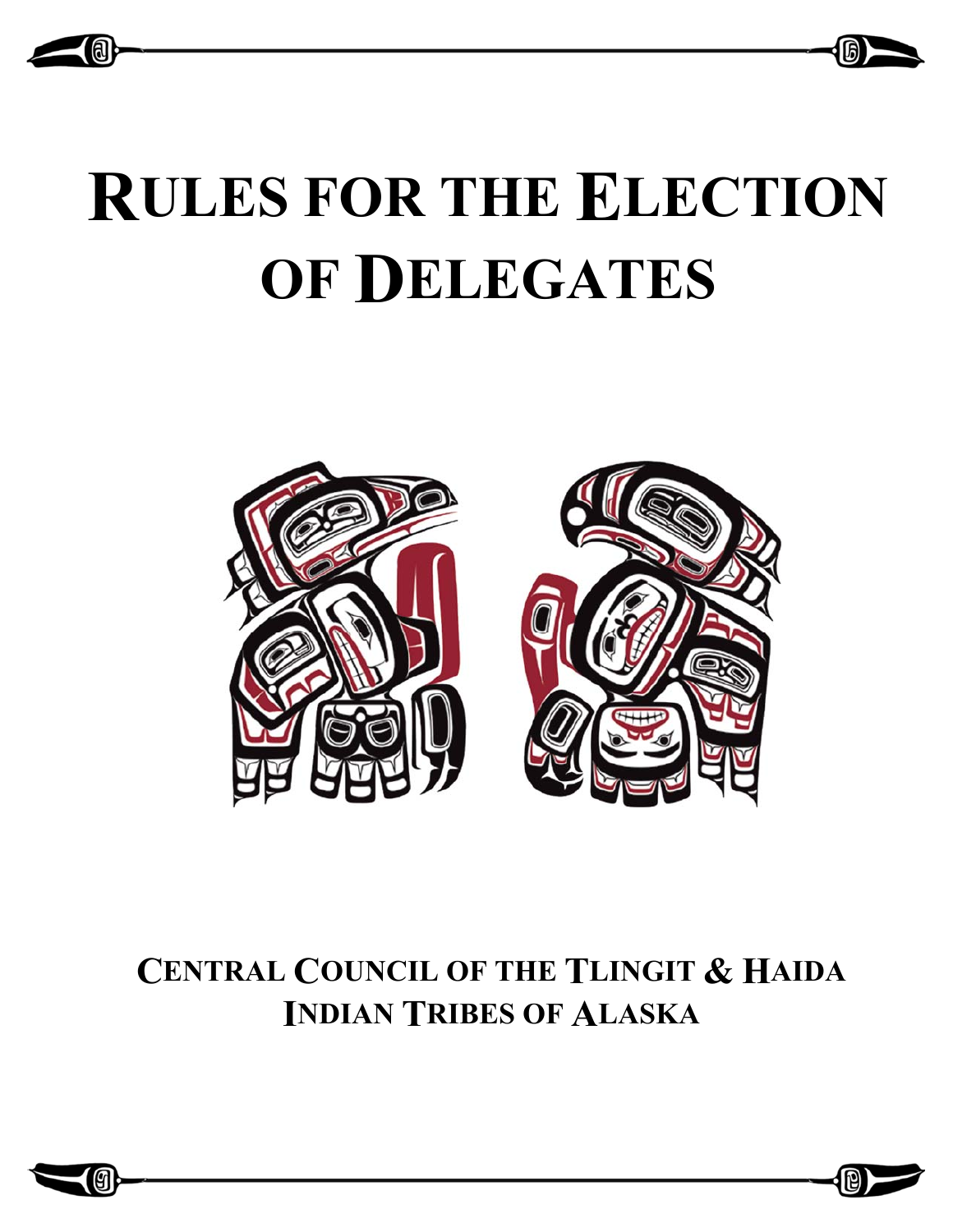# **TABLE OF CONTENTS**

| <b>PAGE</b>                                                        |
|--------------------------------------------------------------------|
|                                                                    |
|                                                                    |
|                                                                    |
|                                                                    |
|                                                                    |
| RULE 6. POST VOTER LIST; REVIEW AND CHALLENGE OF ROLLS 5           |
|                                                                    |
|                                                                    |
|                                                                    |
|                                                                    |
|                                                                    |
|                                                                    |
|                                                                    |
|                                                                    |
|                                                                    |
| <b>RULE 16. TERM OF OFFICE; LIMITING EXECUTIVE OFFICE; FILLING</b> |
|                                                                    |
|                                                                    |
|                                                                    |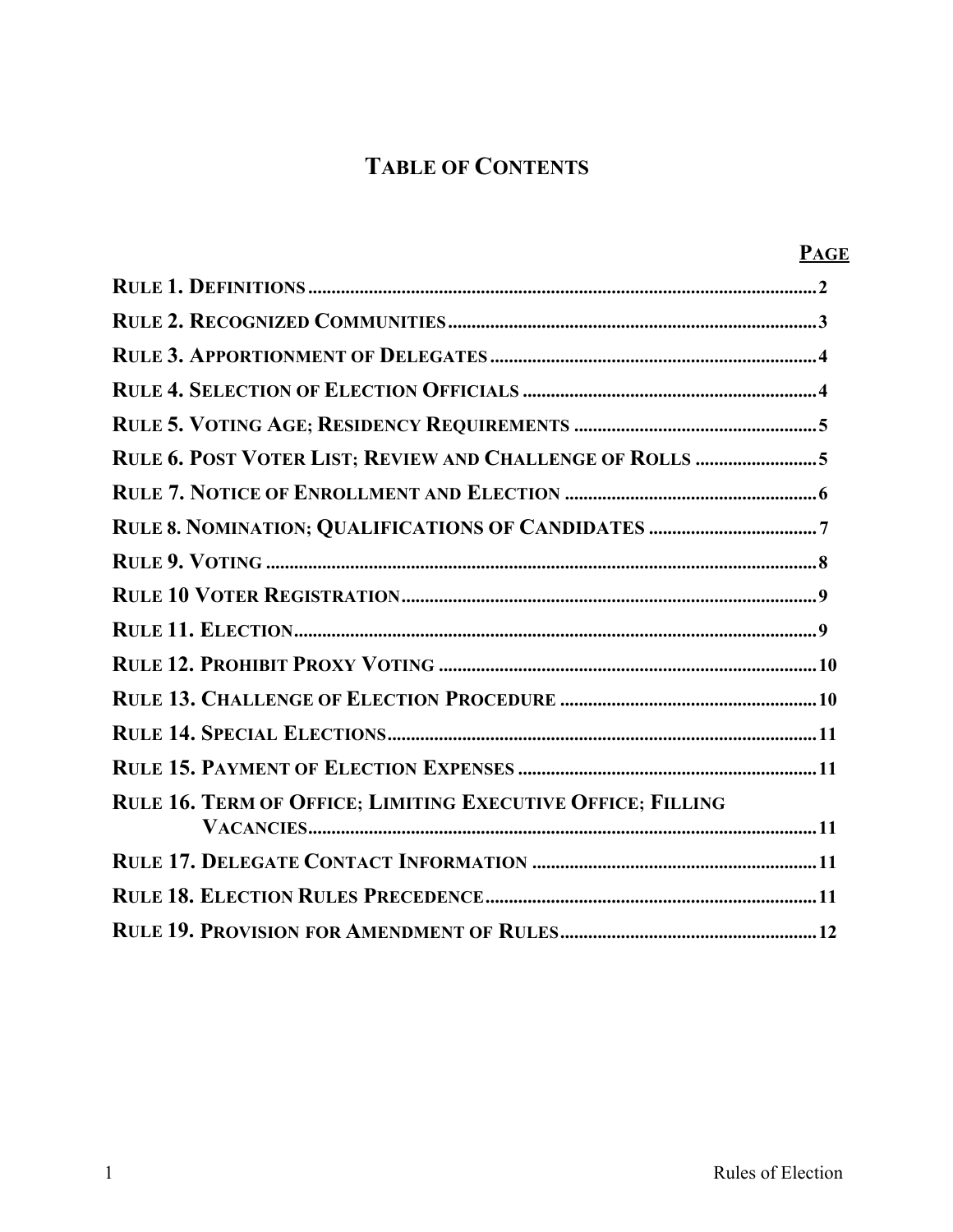## **PURPOSE**

**Tlingit & Haida shall, pursuant to its Constitution or by resolutions, set the times for holding the general elections of Delegates. Requirements and procedures for such general elections and resolving any election disputes, if any, shall be as prescribed by these rules.** 

#### **RULE 1. DEFINITIONS**

**Section 1.** Definitions, as used in these rules:

- "Central Council," "Tlingit Haida," "Tlingit and Haida," "CCTHITA," "T&H"  $\mathbf{A}$ . "CCTH" means the official Central Council of the Tlingit and Haida Indian Tribes of Alaska as defined in Section 7 of the Act of June 19, 1935 (49 Stat. 388), as amended by the Act of August 19, 1965 (79 Stat. 543).
- **B.** "Eligible person of Tlingit or Haida blood" means only a person of Tlingit or Haida blood residing in the United States or Canada who was a legal resident of the Territory of Alaska on June 19, 1935, or prior thereto, or who is a descendant of a person of Tlingit or Haida blood who was a legal resident of the Territory of Alaska on June 19, 1935, or prior thereto.
- C. "Community" and "Communities" means a Tlingit Haida Community listed on the list set forth in **Rule 2** of these rules as amended from time to time by Tlingit & Haida pursuant to **Rule 2** of these rules.
- D. "Local Election Official" means a member appointed by the Community to assist Tlingit & Haida with the Delegate Election.
- Е. "Challenge Committee" means the Tlingit & Haida Elections Challenge Committee composed primarily of Tlingit & Haida Election Committee members. The committee is appointed by the President in consultation with the Tlingit & Haida Election Committee Chairman.
- F. "Executive Officers" "Executive Council" means the elected Officers of Tlingit & Haida including the President, 1st, 2nd, 3rd, 4th, 5th and 6th Vice Presidents, as well as the Youth Ambassador seated on the Executive Council.
- G. "Publish" means to give notice by newspaper, radio, television, continuous public posting of notices, any other news media, the Tlingit Haida Central Council website, an Official T&H Community Council website, by any one or more of these methods, as designated by the Local Election Official.
- Н. "He," "him," or "his" means he or she, him or her, his or hers.
- I. "The Community where he resides" means the Community that is his permanent residence for at least 30 calendar days prior to the nominations for Delegates in the Community.
- J. "Regular Delegate" is an individual duly elected by his Community and qualified in accordance with these Rules of Election to serve on the Central Council.
- К. The "Official Voting List" means the list containing the enrollment numbers and names, in alphabetical order, of all qualified voters in the community "Base Roll" means the roll of Tlingit or Haida people who were legal residents of the Territory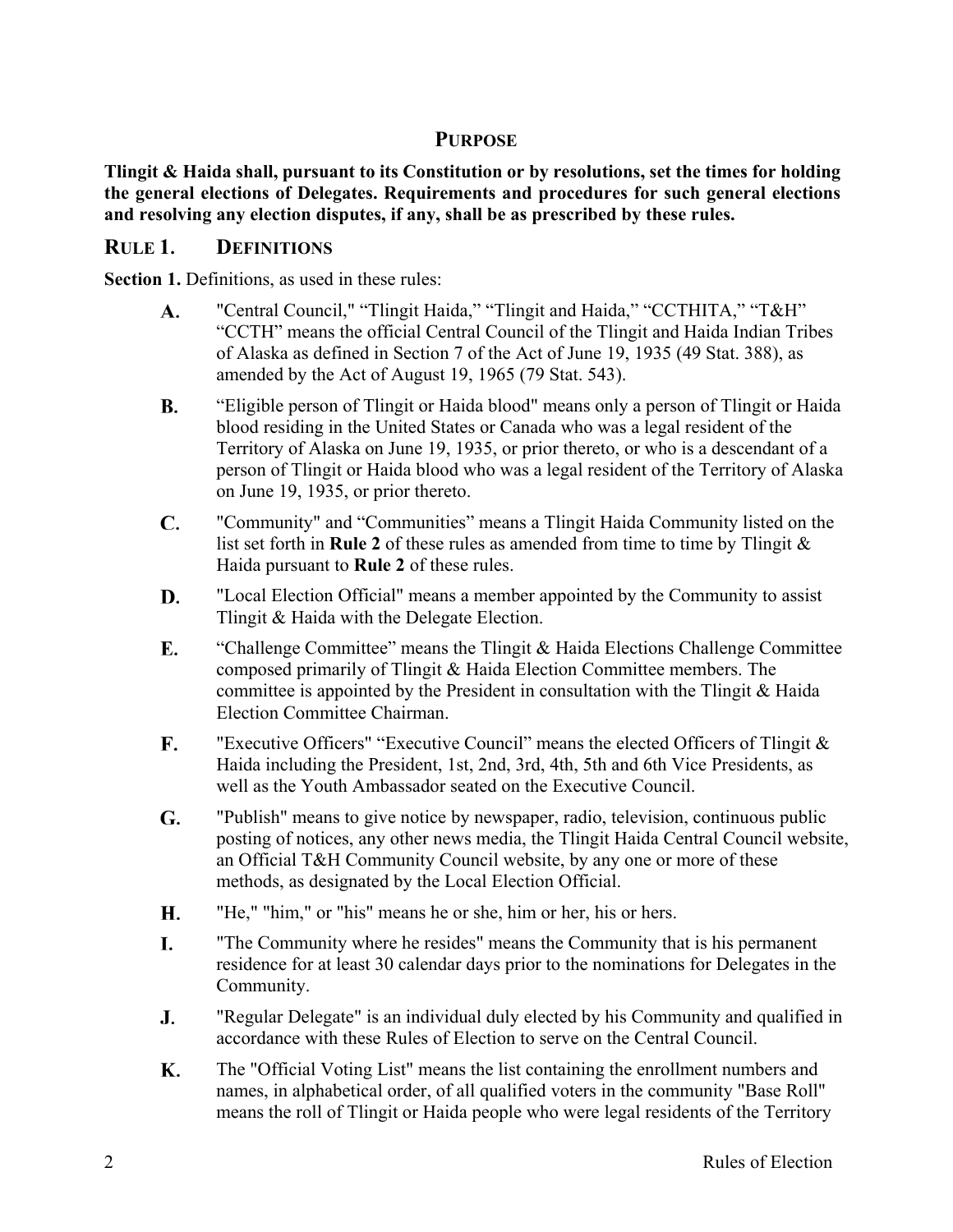of Alaska and/or Canada on June 19, 1935, or prior thereto, prepared by the Secretary of the Interior pursuant to Section 8 of the Act of June 19, 1935 (49 Stat. 388) as amended by the Act of August 19, 1965 (79 Stat. 543).

- "Supplemental Roll" means the roll maintained by the Tlingit & Haida of persons L. of Tlingit or Haida blood (other than persons appearing on the Base Roll) residing in the United States or Canada:
	- **1.** Who were legal residents of the Territory of Alaska on June 19, 1935, or prior thereto, or who are descendants of such persons, and
	- **2.** Who duly applied for tribal citizenship in the Tribes and showed to the satisfaction of Tlingit & Haida that they are eligible.
- М. "Membership and/or tribal citizenship Roll" means the Base Roll and the Supplemental Roll taken together. All living persons appearing on the Tribal Citizenship Roll are Citizens of the Tlingit and Haida Indian Tribes of Alaska (Constitution of Tlingit & Haida, Article II).
- N. "Certify" means the endorsing the results of a duly constituted election.
- **O.** "Permanent Nonresident" means a registrant as defined in Rules  $5(B \& C)$  of these rules.
- **P.** "Temporary residence" means that an eligible voter has moved his place of residence to another Community for an undetermined amount of time but intends to return to his permanent place of residence once he is completed with the reason for the temporary move.
- Q. "Short period of time" means that an eligible voter is away from his permanent place of residence but has not moved to the community he is in during the election process.
- R. Nepotism is defined as: grandfather, grandmother, father, mother, brother, sister, son, daughter, grandson and granddaughter.
- S. "Close of Business" or "Close of Business Day" means 4:30 p.m. Monday through Thursday; 4:00 p.m. on Friday.
- **T.** "Conflict of Interest" is defined as a situation in which a public official's decisions are influenced by the official's personal interests.
- U. "Declaration of Intent to Serve" means a written notice of intent to serve in the position of Delegate to the Tribal Assembly signed by an eligible tribal citizen that certifies nomination for candidate in an election of Delegates. Declaration of Intent to Serve must INCLUDE: name, address, phone number, Date of Birth or enrollment number (if known) and email address, if any.

#### **RULE 2. RECOGNIZED COMMUNITIES**

Section 1. Delegates to Tlingit & Haida shall be elected by each of the following Communities: **ALASKA**: Anchorage, Angoon, Craig, Haines, Hoonah, Hydaburg, Juneau, Kake, Kasaan, Ketchikan, Klawock, Klukwan, Metlakatla, Pelican, Petersburg, Saxman, Sitka, Wrangell, Yakutat, **CALIFORNIA**: San Francisco, **WASHINGTON**: Seattle.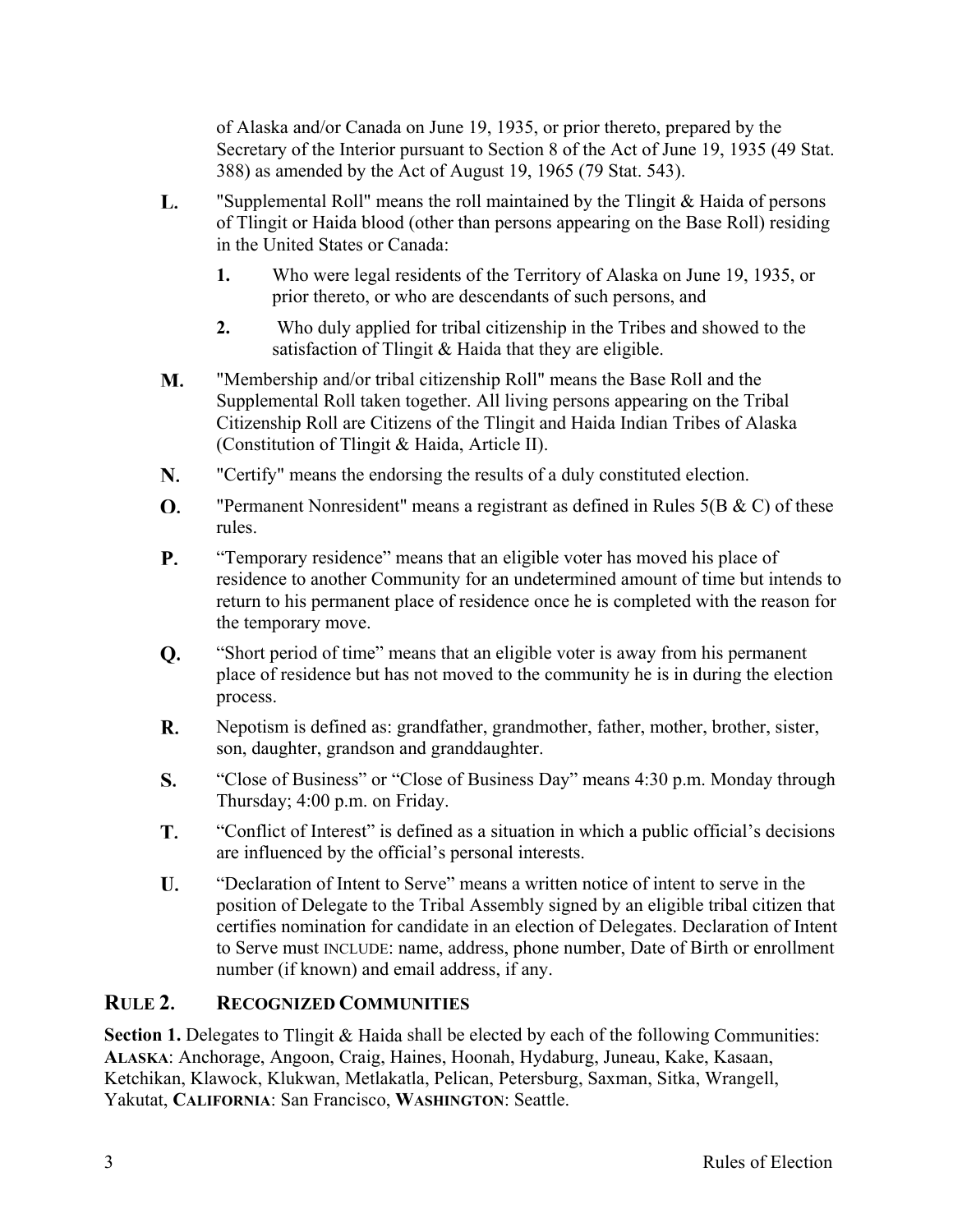**Section 2.** Tlingit & Haida may, from time to time, by duly adopted resolutions, designate additional Communities from which Delegates shall be elected in accordance with the provisions of these rules:

- **A.** The Community wishing to become a designated Tlingit Haida Community must submit a resolution requesting designation signed by at least 25 Tlingit & Haida Tribal Citizens residing in that community to Tlingit & Haida within 30 days prior to an annual Tribal Assembly session.
- **B.** A vote of at least two-thirds (2/3) of the total Delegates registered at a Tribal Assembly at which a vote is taken is required to authorize the designation of a new Tlingit and Haida Community.
- **C.** A Community must have at least 200 eligible voters over the age of 18.

**Section 3.** From time to time Tlingit & Haida may also delete from the list of Communities, and merge two or more Communities into one under the following conditions:

- The Community fails to conduct an election of Delegates for three (3) consecutive **A.** election years, and
- Fails to seat a Delegate for three (3) consecutive election cycles, and **B.**
- C. A vote of at least two-thirds (2/3) of the total Delegates registered at a Tribal Assembly at which the vote is taken.

### **RULE 3. APPORTIONMENT OF DELEGATES**

**Section 1.** Each community shall elect one Delegate to Tlingit & Haida for each two hundred (200) Persons' or fraction thereof registered on the Official Voting List of that Community.

**Section 2.** The lists as of December 22 of the year preceding an election year shall be the final list upon which the number of Delegates per community shall be determined.

Enrollment applications processed after that date will not be included in determining the allocation of Delegates.

# **RULE 4. SELECTION OF ELECTION OFFICIALS AND PROCESS OF ELECTION**

**Section 1.** The Local Election Official shall be selected pursuant to the Constitution, Statutes, or Resolutions of Tlingit & Haida.

- A. The local Community Council on or before November 1 preceding each election year will appoint the Election Official. The Election Official shall be free of Conflict of Interest. Any issue regarding nepotism should be addressed by the Local Community Council.
- **B.** The Election Official will be responsible and authorized to update enrollment reports (lists) for their community, and will ensure that the election procedures are implemented.
	- **1.** If the Local Community Council, for any reason, is not be able to appoint a Local Election Official, Tlingit & Haida Program Compliance is authorized to make alternate arrangements for the election by December 1.
	- **2.** An Election Official who wants to be a candidate for Delegate must resign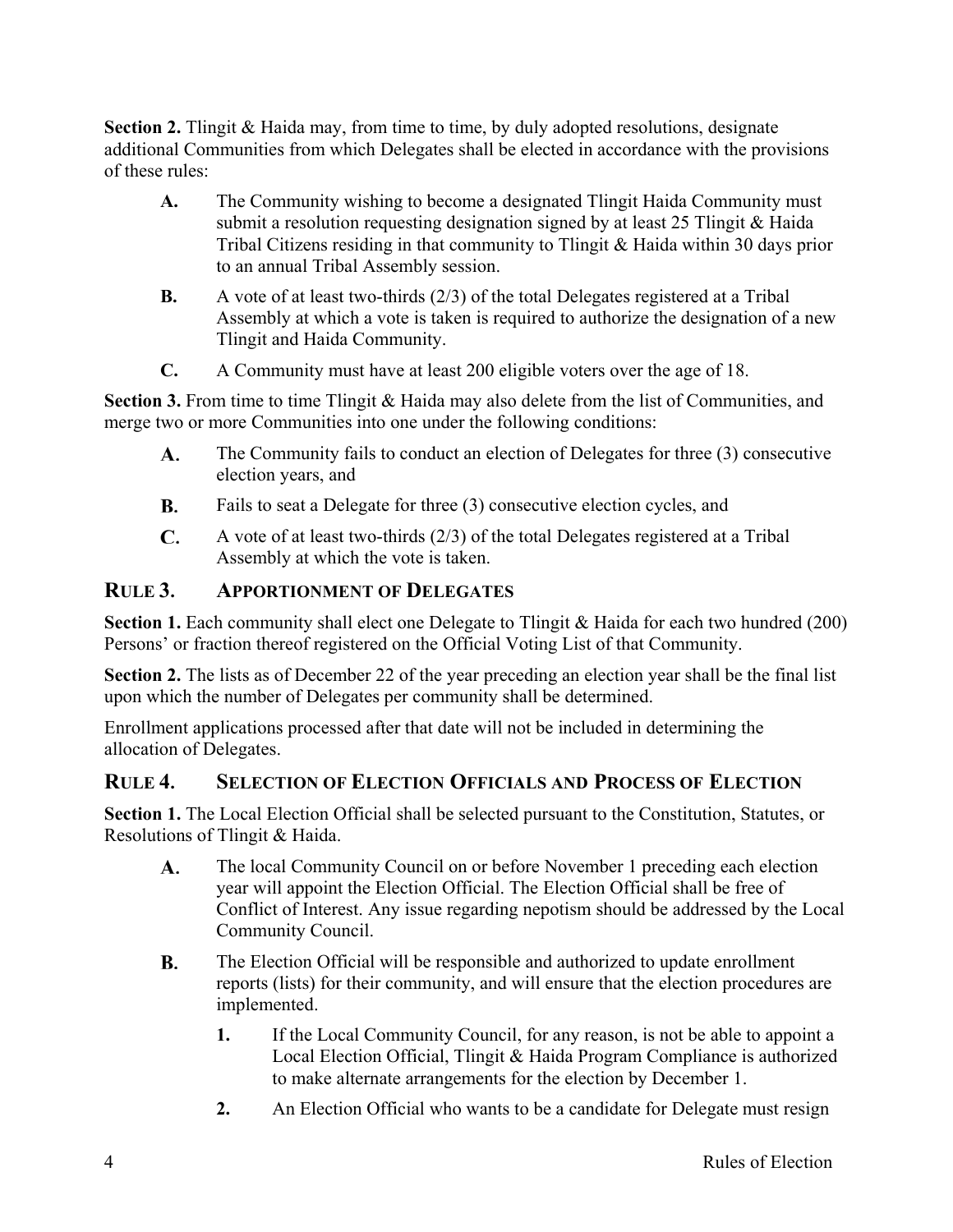by January 1 to be eligible. An Election Official who has not resigned from duty by January 1 and received votes as a write-in candidate will not be qualified to serve as a Delegate regardless of the number of votes received.

- **3.** For communities that do not have an active Community Council, CCTHITA will locate and appoint a local election official
- **C.** Local Community Council Officers who are candidates may not unduly influence the election process by giving directions to the Election Officials that could be construed as giving an unfair advantage to the officer as a candidate. They should be only providing general oversight and supervision as necessary to the election process to make sure the target dates are being met and Election Rules are being followed.

**Section 2.** The Local Community Council will need to notify CCTHITA of the process they will be using for the election either by absentee ballots or electronic voting.

If the Local Community Council, for any reason, has not determined its method for A. election, Tlingit & Haida Program Compliance staff shall select the default the process to Electronic Voting by COB the first Thursday of December.

## **RULE 5. VOTING AGE; RESIDENCY REQUIREMENTS**

**Section 1.** The tribal citizenship roll, consisting of the Base Roll and Supplemental Roll together, shall be maintained by the Tlingit & Haida Program Compliance Department and only living persons who appear on the tribal citizenship roll and are eighteen (18) years of age or older shall appear on the Voting Lists of the Communities.

**Section 2.** Each eligible person of Tlingit and/or Haida blood, as defined in **Rule 1( L, M & N)** of these rules, who is at least eighteen (18) years old on or before the date of any regular election held under these rules, shall be entitled to register on an Official Community Voting List as follows:

- The roll of the Community where he resides as defined in **Rule** 1(I) of these rules.  $\mathbf{A}$ .
	- **1.** An eligible voter who is away from his official community may remain on the roll of his home community when temporarily away provided he does not participate in the election process of the community of his temporary residence.
- **B.** If he does not reside within a community, the roll of the community nearest to the place where he resides; provided that it is within one hundred (100) miles of the place of his residence.
- **C.** If he does not reside within a Community or within one hundred (100) miles of Community, he will be on the roll of any Community of his choice.

# **RULE 6. POST VOTER LIST; REVIEW AND CHALLENGE OF ROLLS**

**Section 1.** The Local Election Official of each Community shall post the alphabetical list provided by Tlingit & Haida of all persons eligible to vote in that Community no later than December 11 of the year prior to the election year. This Official Voting List for each Community shall be posted at (in descending order of priority):

Local tribal government office (building); **A.**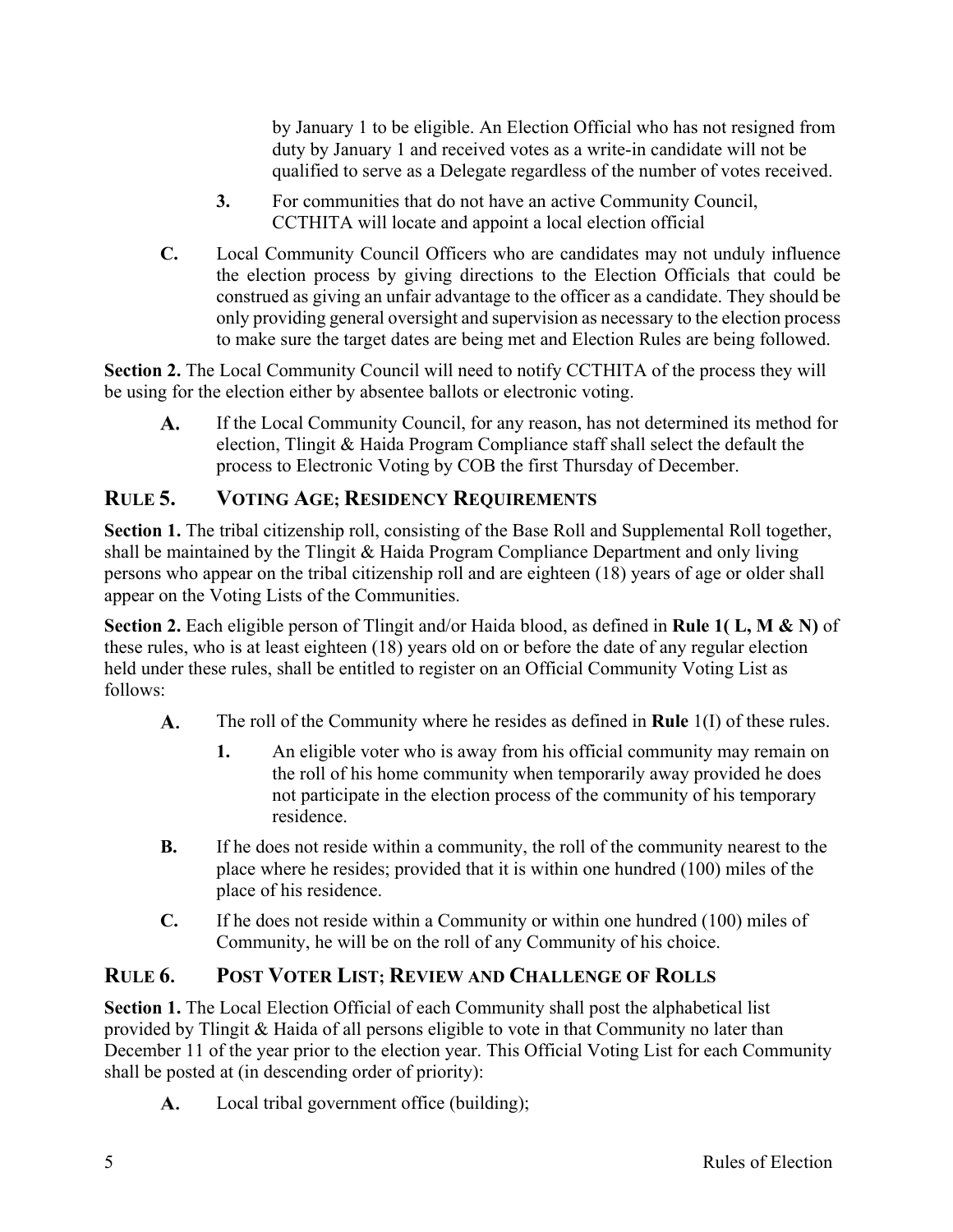- В. ANB/ANS Hall;
- $\mathbf{C}$ . Other locations frequented by Tlingit and Haida citizens (in the opinion of the Local Election Official).
- D. On Web such as i.e. Facebook, local community websites, etc.
- E. The Election Official must inform Program Compliance office of the posting locations.
- F. Tribal citizens living outside the community of their enrollment may check with Tlingit Haida Program Compliance Office to verify that they are or are not on the list of that community.

**Section 2.** This Official Voting List shall be open to inspection by local tribal citizenship, and any person eligible to appear thereon may challenge the inclusion or exclusion of the name of any person on the Official Voting List of the Community by Program Compliance Office.

### **RULE 7. NOTICE OF ENROLLMENT AND ELECTION**

**Section 1.** The Local Election Official of each Community shall arrange to publish by November 15 a notice setting forth:

- Enrollment requirements for voting; **A.**
- **B.** The period of enrollment; and
- $\mathbf{C}$ . The location of where the enrollment applications and change of address forms can be accessed.

**Section 2.** The Local Election Official of each Community shall arrange to publish by February 1 a notice setting forth:

- A. The date of election;
- **B.** The Declaration of Intent to Serve form and the deadline date for timely submission;
- C. The procedures to be followed for voting by absentee voting or by electronic voting.
- D. A statement providing that "A complete list of nominated candidates will be published by February 12."
- E. A statement providing that "Ballot information will be mailed by February 18".

**Section 3.** The Local Election Official of each Community shall publish the Declaration of Intent to Serve form and provide it to any eligible tribal citizen wishing to be a candidate for Delegate.

- **A.** Immediately after January 1 of an election year;
- **B.** Available at a meeting for nominations;
- C. Available from the Tlingit & Haida Program Compliance office if not available locally.
- D. Available on the Tlingit & Haida Website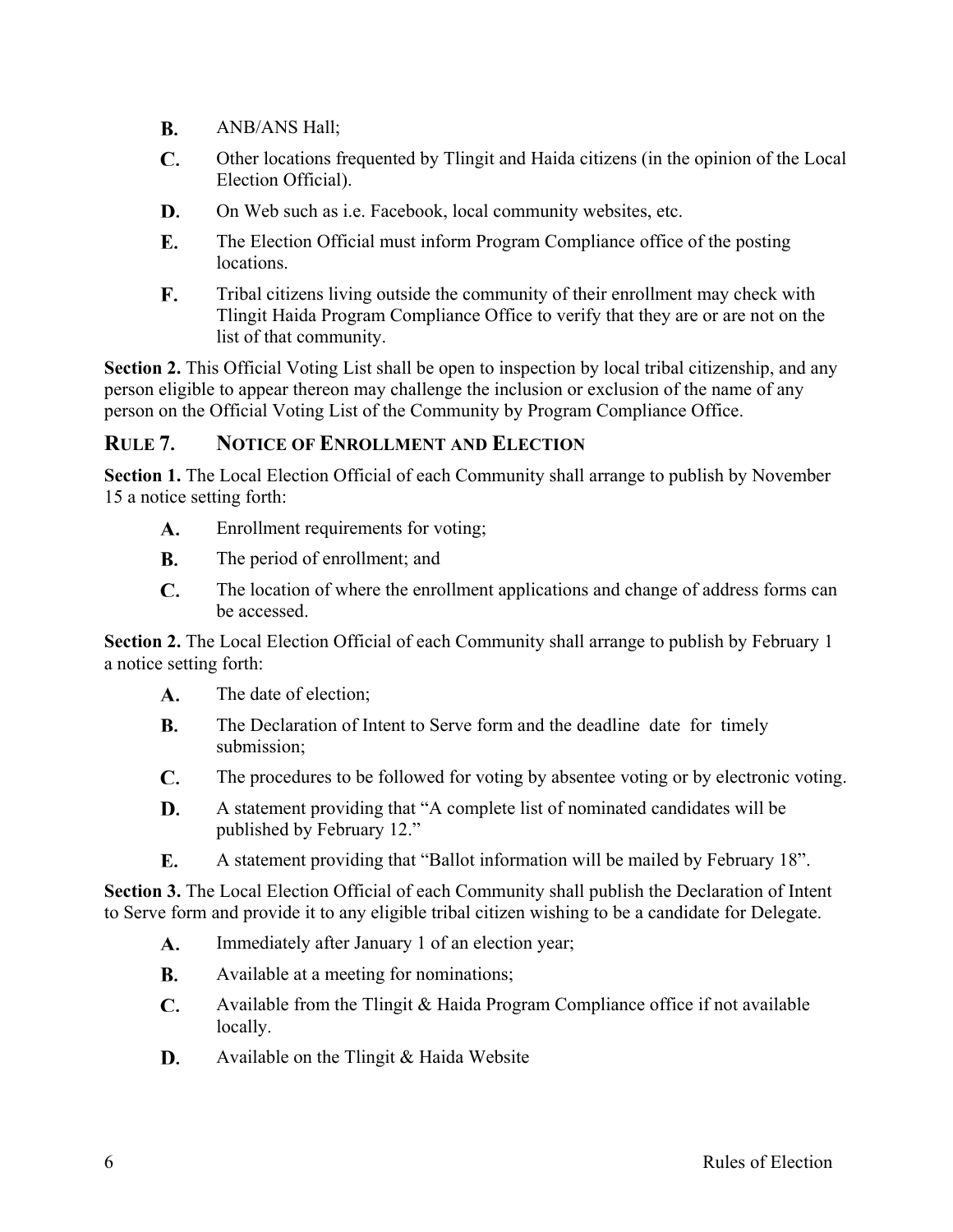# **RULE 8. NOMINATIONS; QUALIFICATIONS OF CANDIDATES**

Section 1. In order to qualify as a candidate or nominee for election as a Delegate from any Community, a person must be registered on the Official Rolls of Tlingit and Haida and have timely submitted a signed Declaration of Intent to Serve.

**Section 2.** Subject to the provisions of these Rules and the Constitution and any applicable Resolutions of the Tlingit & Haida, the nomination of candidate's procedures for the Office of Delegate from each community shall be:

- **A.** Conducted between January 15 through February 5.
	- **1.** The Local Election Official shall chair the nomination meeting.
	- **2.** Communities that do not hold a nomination meeting must have nominees provide a signed Declaration of Intent to serve to the Election Official.
	- **3.** Declaration of Intent to Serve can be received prior to opening of the nomination period but not later than the close of Nomination Meeting. If no nomination meeting must be received by February 5.
	- **4.** Communities that leave nominations open for a period of time must state when and where the nominees are able to submit the Declaration of Intent to Serve.
- **B.** Tribal citizens who do not submit a Declaration of Intent to Serve to be nominated as a candidate for Delegate as prescribed in this subsection are not eligible to be a candidate for Delegate.
- **C.** Posted date and time of nomination meeting must be conducted as published with the following conditions:
	- **1.** Nomination meetings must be open for a minimum of one hour.
	- **2.** Posting must be published for a minimum of one week prior to the meeting date with all nominating requirements and contact information.
	- **3.** The Election Official must inform the Special Assistant to the President of Tlingit & Haida of the location of publications.
	- **4.** A copy of all publications and the posting date must be kept on file with the Election Official and a copy to be forwarded to the Program Compliance Office.
- **D.** When a local Community does not choose to establish and conduct the nominations and election procedures, individuals desiring to be considered as a candidate must submit their Declaration of Intent to Serve directly to Tlingit & Haida.
	- **1.** This rule applies only if the community does not have an election process.
	- **2.** Nominations from these Communities must be submitted to Tlingit & Haida office by February 5.

**Section 3**. Decide on the nominations process: Whether or not there will be a meeting for the purpose of nominating or if nominations will be made directly to Tlingit Haida Central Council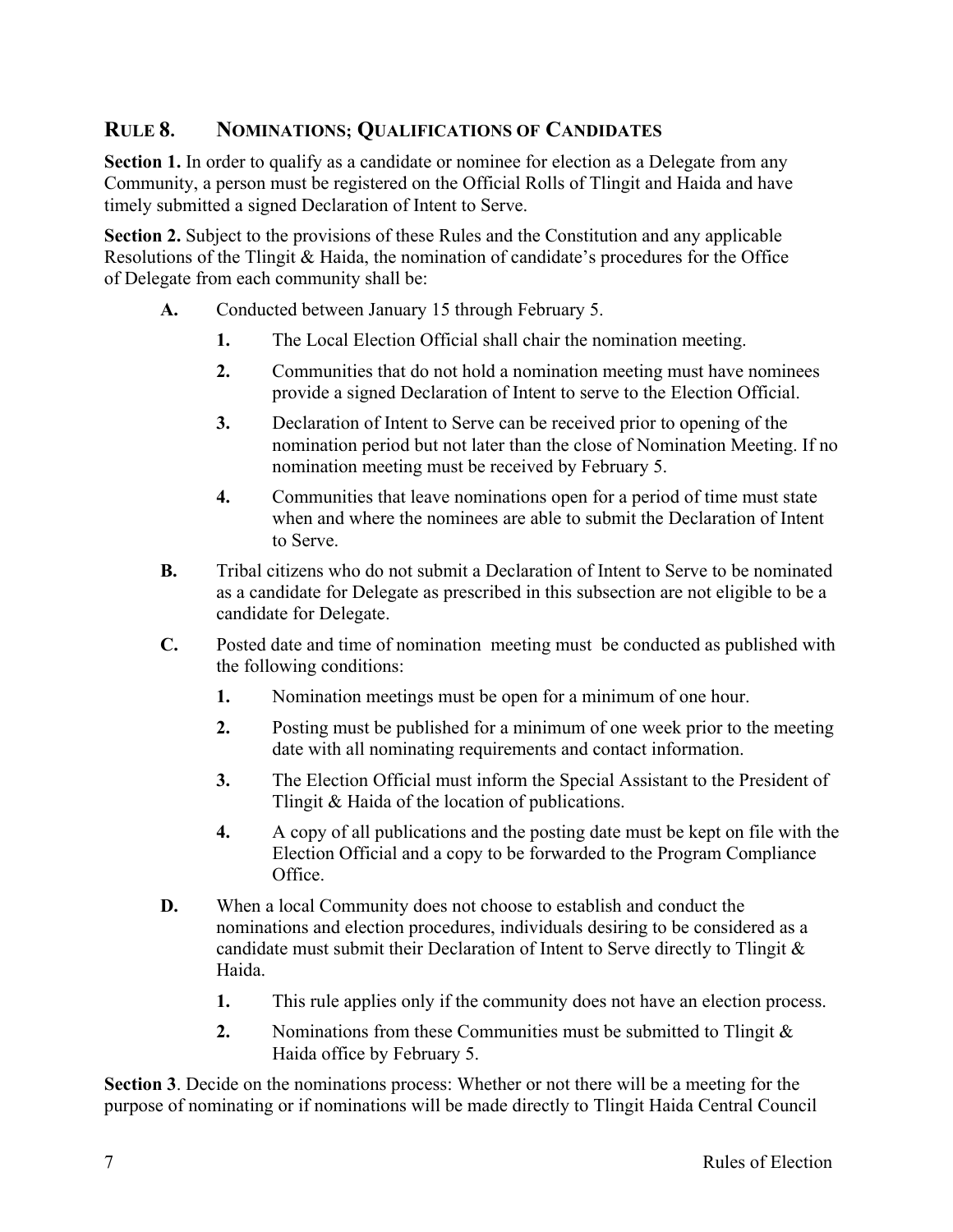offices.

**Section 4.** The name of each qualified nominee shall be placed on an official ballot.

- **A.** Decide on the design of the ballot:
	- **1.** Larger communities (1000 tribal citizens or more) may have a ballot where the candidates are listed alphabetically and the names are rotated.
	- **2.** The names of the candidates may appear on the ballot in the order in which they were nominated if a community has a meeting for the purpose of nominating.
	- **3.** The names of the candidates may appear on the ballot in the order in which the Declaration of Intent to Serve is received by the Election Official at the nominations meeting; mailed in Declarations will be listed after those who handed theirs in personally at a meeting.
	- **4.** Communities may choose to have candidates name list alphabetically by last name.
	- **5.** Communities have the option to determine ballot order by a random drawing of the names of all Delegate Candidates, present or not.
- **B.** Persons nominated or declaring candidacy after local nominations deadlines may only run as 'write-in' candidates. A qualified successfully elected 'write-in' candidate who was not an Election Official after January 1, is determined elected.

**Section 5.** No Delegate shall be a permanent employee of Tlingit & Haida

- **A.** Except as an Executive Officer, or employed in a Community as a Community Liaison with the Office of Self-Governance or as a contract employee from flow through BIA Compact Funds.
- **B.** No person who, within sixty (60) days of the date of an election, has been a permanent employee of Tlingit & Haida, except as stated above shall be eligible for election as a Delegate from any Community. Executive Officers are exempt from this rule if the Executive Office is a position elected and budgeted by the Tribal Assembly

# **RULE 9. VOTING**

**Section 1.** All eligible voters will be able to vote either by absentee voting or by electronic voting.

- **A.** Only the registered voter is eligible to request a ballot, in person, by phone, fax, email, or by mail.
- **B.** Ballots should not be duplicated or multiple ballots received.

**Section 2.** Absentee ballots will be mailed to all voters with a valid address. Together with the ballot, there shall be delivered to such absentee voter.

- **A.** An inner envelope bearing the official logo of Tlingit & Haida, the words, "ABSENTEE BALLOT," space for the printed name and signature of the voter, with the instructions on the voting absentee.
- **B.** Blank envelope for completed ballot.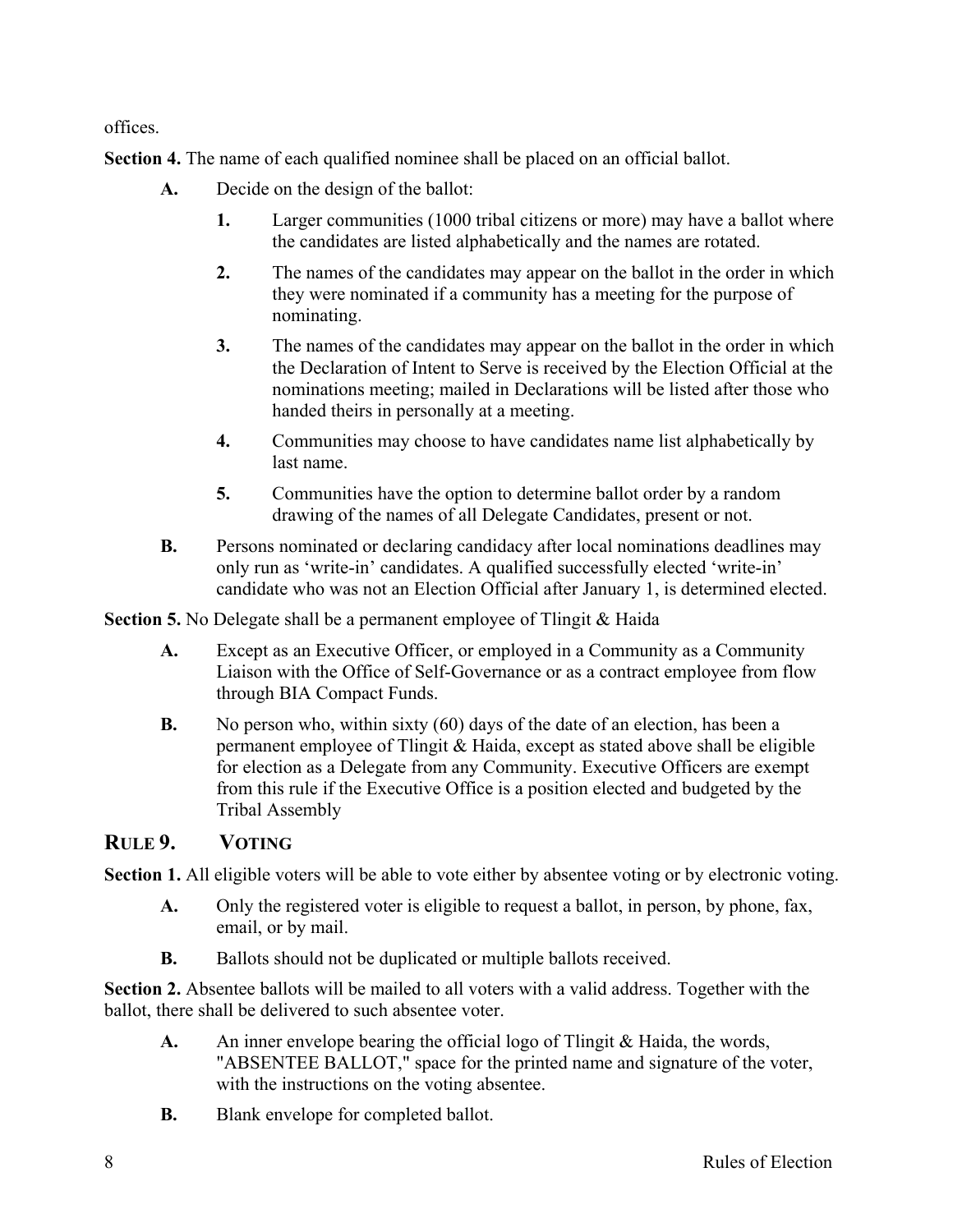**C.** An outer envelope addressed to Tlingit & Haida.

**Section 3.** The voter shall mark the ballot, place it in the blank envelope, and place the blank envelope in the envelope marked "ABSENTEE BALLOT" seal the envelope and place it in the outer envelope and mail it to or cause it to be timely delivered to the Tlingit & Haida Office by the Close of Business on Election Day.

**Section 4.** A voter may cast an absentee ballot by email as a scanned document in PDF format or by fax directly to the Election Chair if necessary under the condition that:

- **A.** The voter must complete form waiving his right to a secret ballot.
- **B.** The ballot must be signed by the voter;

**Section 5.** Electronic Voting Instructions will be mailed to all voters with a valid address and will include the following:

- **A.** Instructions on how to access the electronic voting website
- **B.** Voters user name and password
- **C.** Instruction given once logged into the Voting Website

Section 6. Persons not appearing on the enrollment list may vote as a "questioned" ballot. Questioned ballots shall be handled in the following manner:

- **1)** Tlingit & Haida Program Compliance Office will verify that the voter is an enrolled Tribal Citizen.
- **2)** If it is found that the voter is on the master list, the ballot will then be placed in the ballot box to be counted with other ballots;
- **3)** If the following conditions exist, the vote shall be disallowed:
	- **a.** The voter is under the age of 18;
	- **b.** The voter has voted in another Community;
	- **c.** The voter does not meet the minimum requirements of a tribal citizen or is not enrolled by the close of business on the day of election;
	- **d.** The voter does not vote within the prescribed time frame.

#### **RULE 10. VOTER REGISTRATION**

**Section 1.** The purpose of the Voter Registry is to ensure that a record is maintained that a voter is indeed qualified to vote and to record the receipt of a ballot by an eligible voter.

#### **RULE 11. ELECTION**

Section 1. Each registrant on the Official Voting List of a Community may vote for up to the number of Delegates that the Community is entitled to elect. The corresponding number of candidates in each Community receiving the highest number of votes shall be declared elected.

Tlingit & Haida will post results on the Official Website and on Facebook or similar social network(s) as soon as the results are known or no later than the close of business the following workday.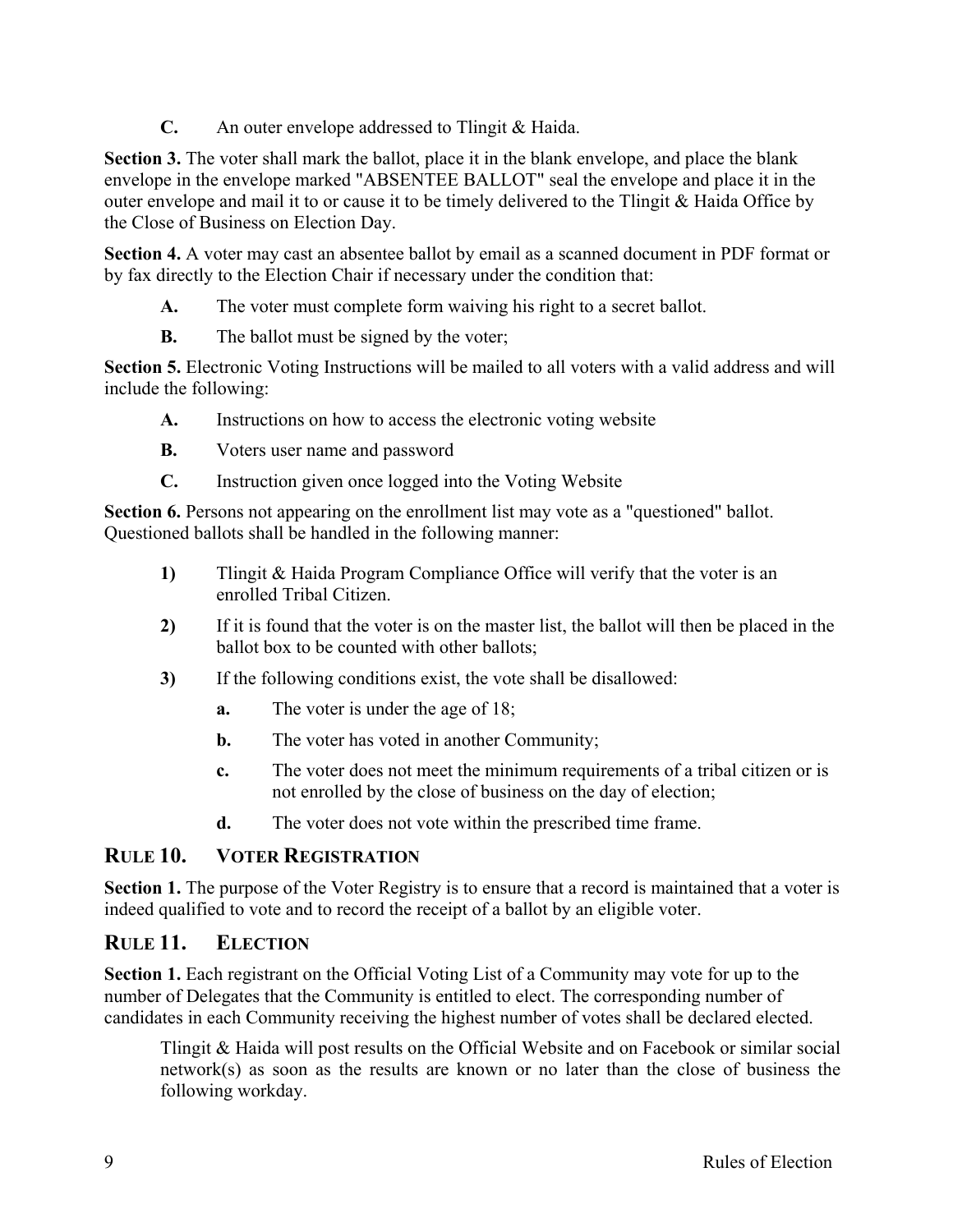**Section 2.** In the event of a tie for the final Delegate, Tlingit & Haida will perform the tiebreaker ceremony by shuffling and cutting cards with the high card winning by the close of business the following workday.

**Section 3.** In the event a newly elected candidate for delegate is not able to attend the upcoming Tribal Assembly, the next highest vote-getter will be the official delegate.

- **A.** The process will repeat itself in the event other newly elected delegates are not able to attend the Tribal Assembly.
- **B.** This is not considered a "vacancy" since the delegate elect had not been sworn in yet.

### **RULE 12. PROHIBIT PROXY VOTING**

**Section 1.** Voting by proxy will not be permitted.

### **RULE 13. CHALLENGE OF ELECTION PROCEDURE**

**Section 1.** Any candidate for Delegate may challenge the election results of his Community.

- **A.** By written notice with the President of the Tlingit & Haida and/or the Chairman of a duly constituted Election Committee of Tlingit & Haida.
- **B.** No later than 4:30 P.M. on the Monday following a Delegate election.
- **C.** Clearly stating his grounds for the challenge and substantiating evidence in reference to the specific rules allegedly violated.

**Section 2.** The President of Tlingit & Haida shall appoint a Tlingit & Haida Election Challenge Committee (Challenge Committee) no later than Tuesday following the election.

**A.** The Challenge Committee will consist of three (3) members, and two (2) alternate members.

> In the event one or more of the committee members are related to any persons involved or from the Community in question, an alternate will serve in place of the person with the conflict.

**B.** The Challenge Committee will make every effort to resolve the dispute in a fair and impartial manner utilizing the least intrusive method.

**Section 3.** If in the opinion of the Tlingit & Haida President and the Challenge Committee, the objections are valid and are of a nature to warrant, the remedial solution may be:

- **A.** A recount of all ballots cast in the Delegate Election in the Community; or
- **B.** A ruling on the eligibility of a voter; or
- **C.** A ruling on the eligibility of a candidate for Delegate; or
- **D.** The ordering of a new or Special Delegate election for that community;

**Section 4.** When a recounting of ballots is ordered candidates or their representatives have a right to witness the recount.

**Section 5.** The Program Compliance Office will be consulted on all issues of voter and candidate eligibility.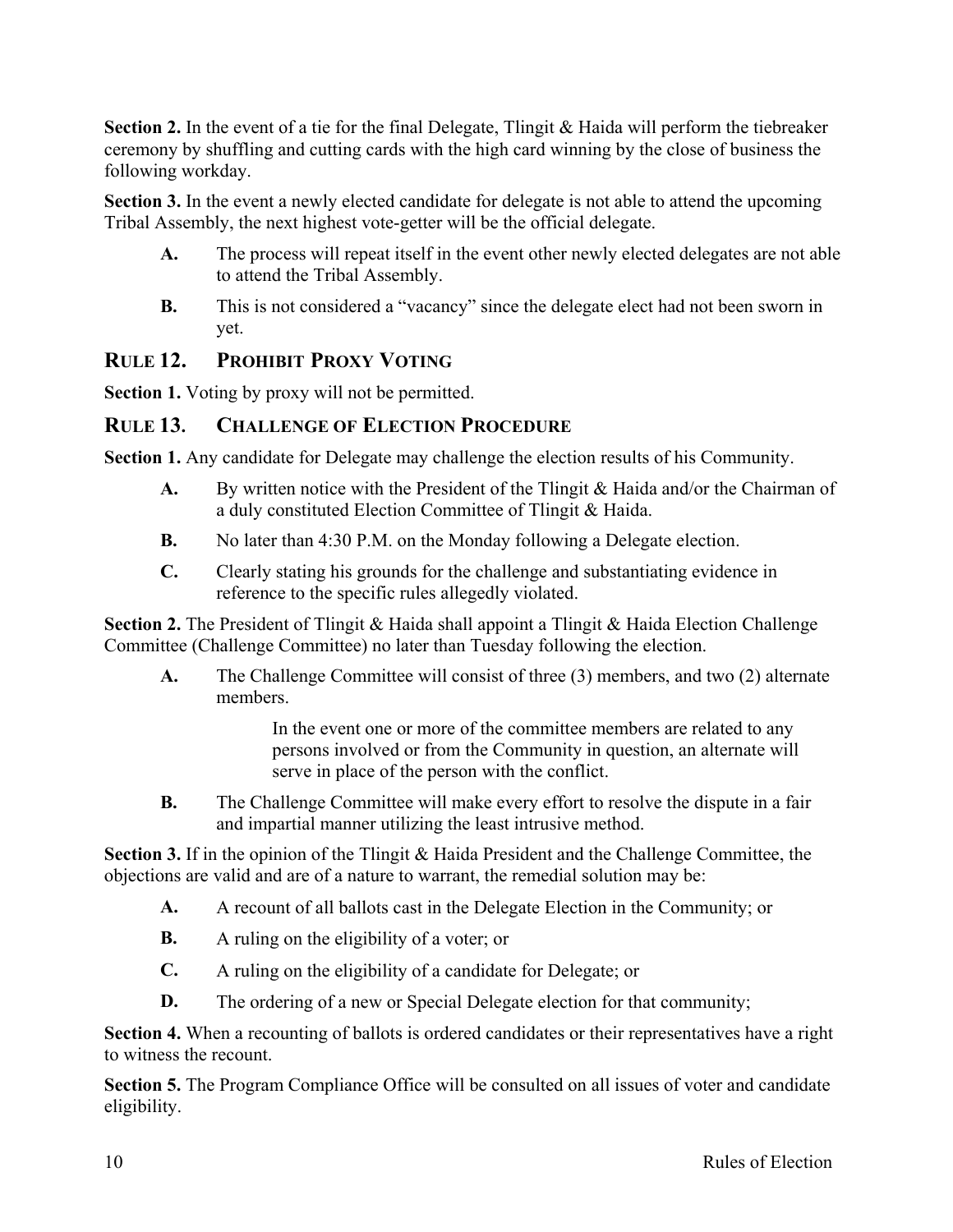**Section 6.** Tlingit & Haida may call for a new election in Communities where it is conducting the election on behalf of such Community when there are irregularities that warrant a new election and such irregularities are not correctable through other means.

- **A.** When a new election is ordered only the nominees from original ballot shall be the candidates.
- **B.** Such election shall be conducted via Electronic voting.

# **RULE 14. SPECIAL ELECTIONS**

**Section 1.** Procedures for special elections will be conducted under **Rule 13.b.** 

# **RULE 15. PAYMENT OF ELECTION EXPENSES**

Section 1. The Executive Council is authorized to adopt an election payment plan to provide for an equitable payment to local Community Councils for the Delegate elections. The Executive Council may authorize supplemental reimbursement to Communities for unusual expenses of holding election of Delegates to Tlingit & Haida only in special and unusual circumstances.

# **RULE 16. TERM OF OFFICE; LIMITING EXECUTIVE OFFICE; FILLING VACANCIES**

Section 1. Delegates shall be elected for terms of two (2) years and shall serve until their successors are elected and qualified to Tlingit & Haida except that Delegates seated from Communities that do not hold a regular election shall not be eligible to hold any Executive Office in Tlingit & Haida.

**Section 2.** The Local Community Council shall fill a vacancy occurring during the term of office of a Delegate to Tlingit & Haida. Options include:

- **A.** The selection of the next highest vote-getter in the most recent Election of Delegates; or
- **B.** A random method agreed to by the majority vote of the Community Council in an official meeting.

**Section 3.** In the event a Community is not able to hold a meeting to select a replacement Delegate the local Community Council President may appoint a replacement.

**Section 4.** In the event a Community Council does not fill a vacancy at least seven (7) days prior to a Tribal Assembly, the vacancy will be filled by the majority vote of Tlingit & Haida Executive Council. In such cases, the decision of the Executive Council will be final.

**Section 5.** Any Replacement Delegate must be certified by the Program Compliance Office.

# **RULE 17. DELEGATE CONTACT INFORMATION**

Any delegate elect who declares candidacy for President or Vice-President is entitled to full access to the mailing address, phone number, and e-mail address of delegate contact information in a useable format upon written request to the Office of the President.

# **RULE 18. ELECTION RULES PRECEDENCE**

**Section 1.** In the event a Local Tlingit Haida Community Council has Rules of Election that are not the same as these rules, these rules will take precedence in settling disputes.